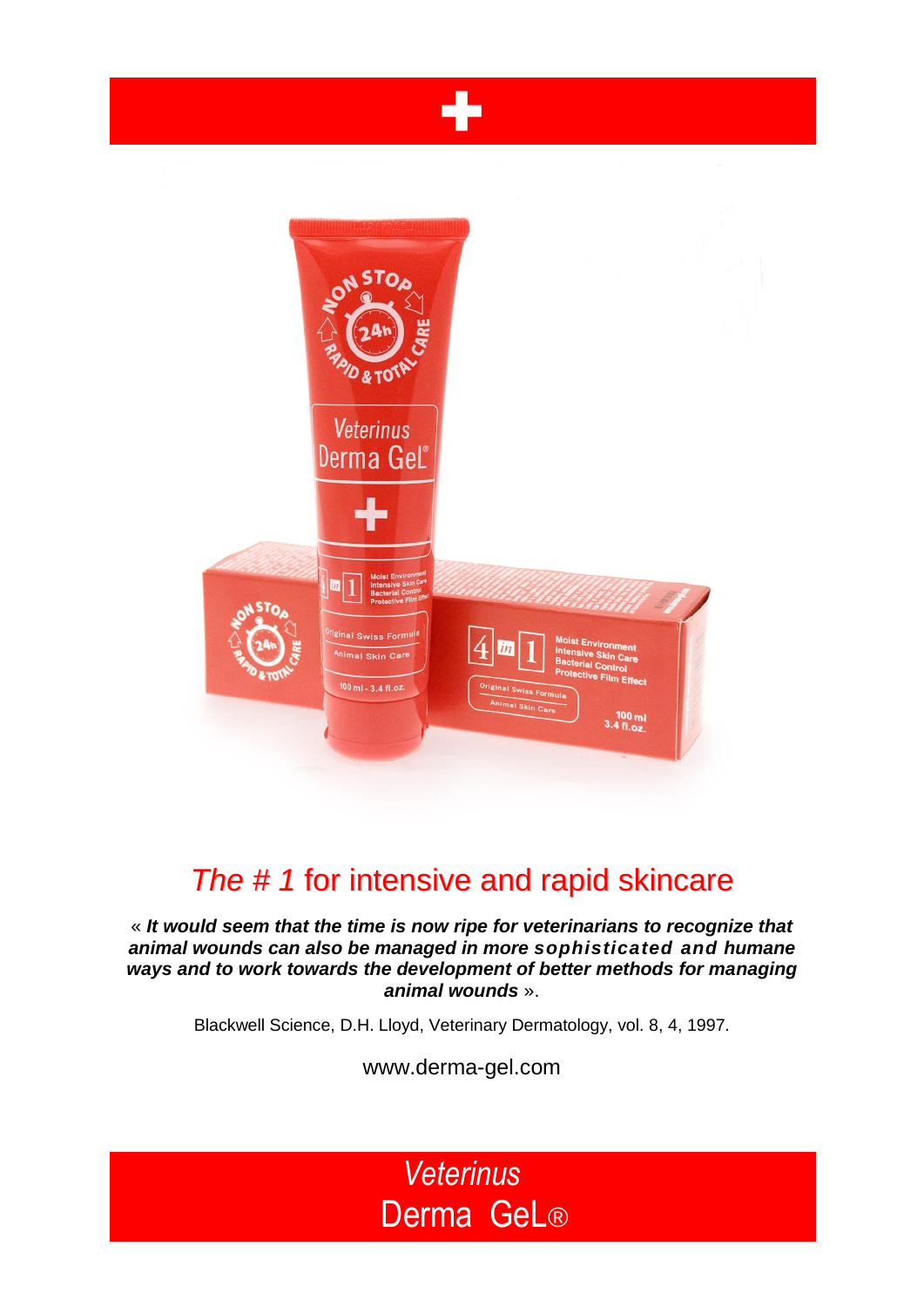

# Avoid the use of...

## **Traditional Sprays**

*Irritant and decreasing cell viability. In addition, some of them are*  mutagenic or cytogenotoxic, altering (proud flesh, keloids...), delaying or *stopping the healing process.*

## Creams & Ointments

*More slowly and only partially absorbed. Leaving unabsorbed greasy residues on the surface of the wound. These unabsorbed greasy residues oxidize with body temperature, favoring irritation of epithelial cells and delaying the healing process.*

## **Dressings**

*Adhering to the wound bed and damaging the new layer of regenerative epithelial cells when removing the dressing from the wound. On the other hand, dressings can increase local temperature at wound level, favoring excessive suppuration and delaying the healing process because of the lack of air.*

## Topical antibiotics

*On skin wounds, topical antibiotics favor infection because of destruction of the normal bacterial flora. Mutagenic, they alter or delay the healing process.*

## Alcoholic Solutions

*Solutions with high content of alcohol have acute irritant/sensitizing effect on skin cells, delaying or altering the healing process.*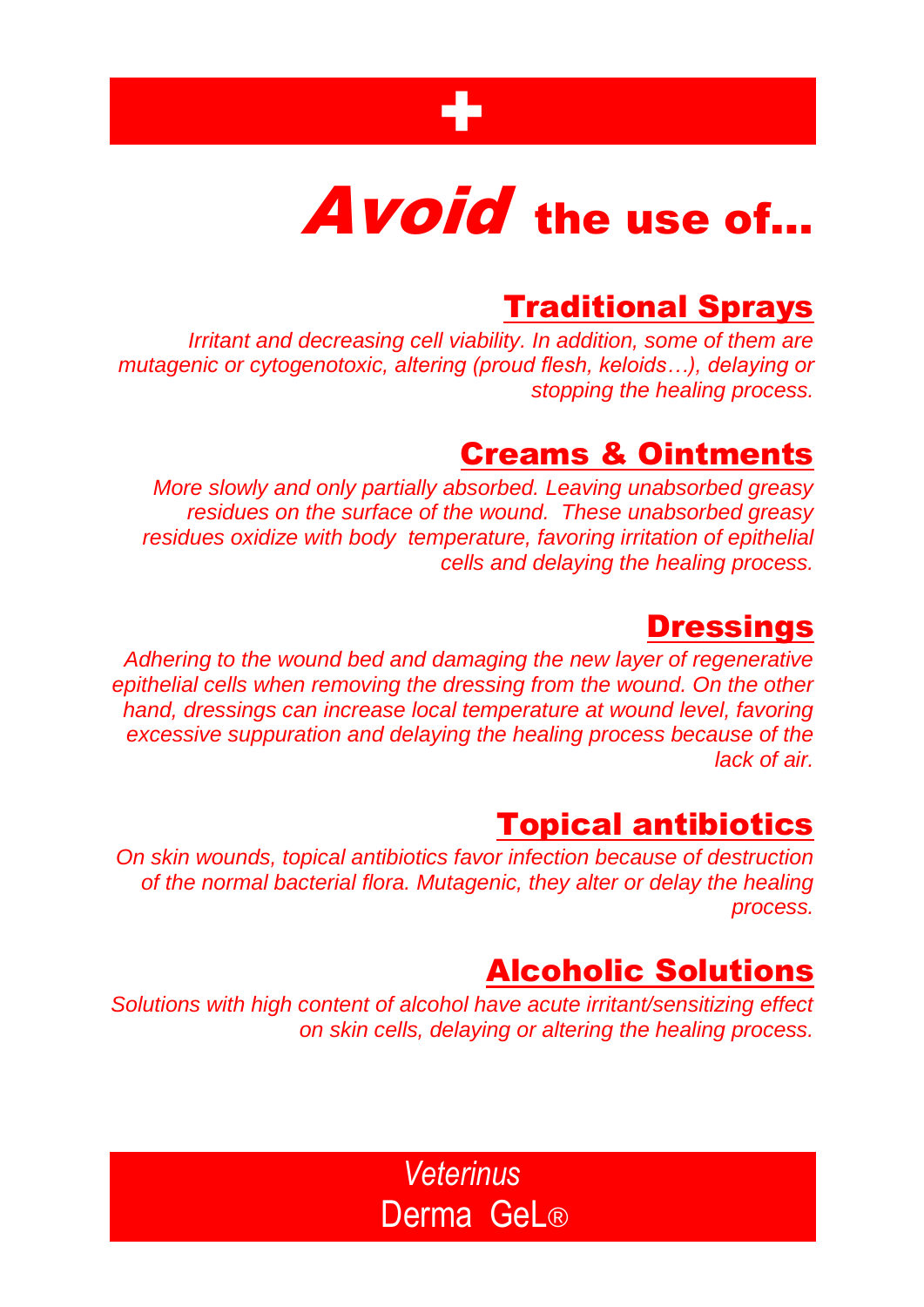

### Product available in **GeL** or **Fluid** form.

oth « 2 in 1 » formulas ensure an intensive and rapid skincare plus a protective barrier effect against foreign contaminants. The GeL form is indicated as a multipurpose wound dressing. The Spray form B

is mainly indicated for an easy management of superficial lesions such as post operative traumas (spray on stitches),...

#### Packaging dispenser tube 100ml **GeL form** spray bottle 50ml **Fluid form**

nlike traditional jars and containers in which you have to dip your fingers and thus contaminate the product with each use, the original tube and its flip-top cap prevents air and impurities from entering the tube, thus guaranteeing optimal product stability and activity. Moreover, this hygienic and practical tube enables you to measure out a dose of gel, according to your needs. U

#### **Ø Research** using 3-dimensional reconstructed skin models

*eterinus* Derma GeL® remains unique and ahead of the rest in terms of extensive scientific research performed on 3-dimensional reconstructed skin models in order to assess its efficacy, the cell viability, the absence of irritant/sensitizing effect on epithelial cells as well as the absence of mutagenicity and cytogenotoxicity, ensuring hair regrowth in the original color. V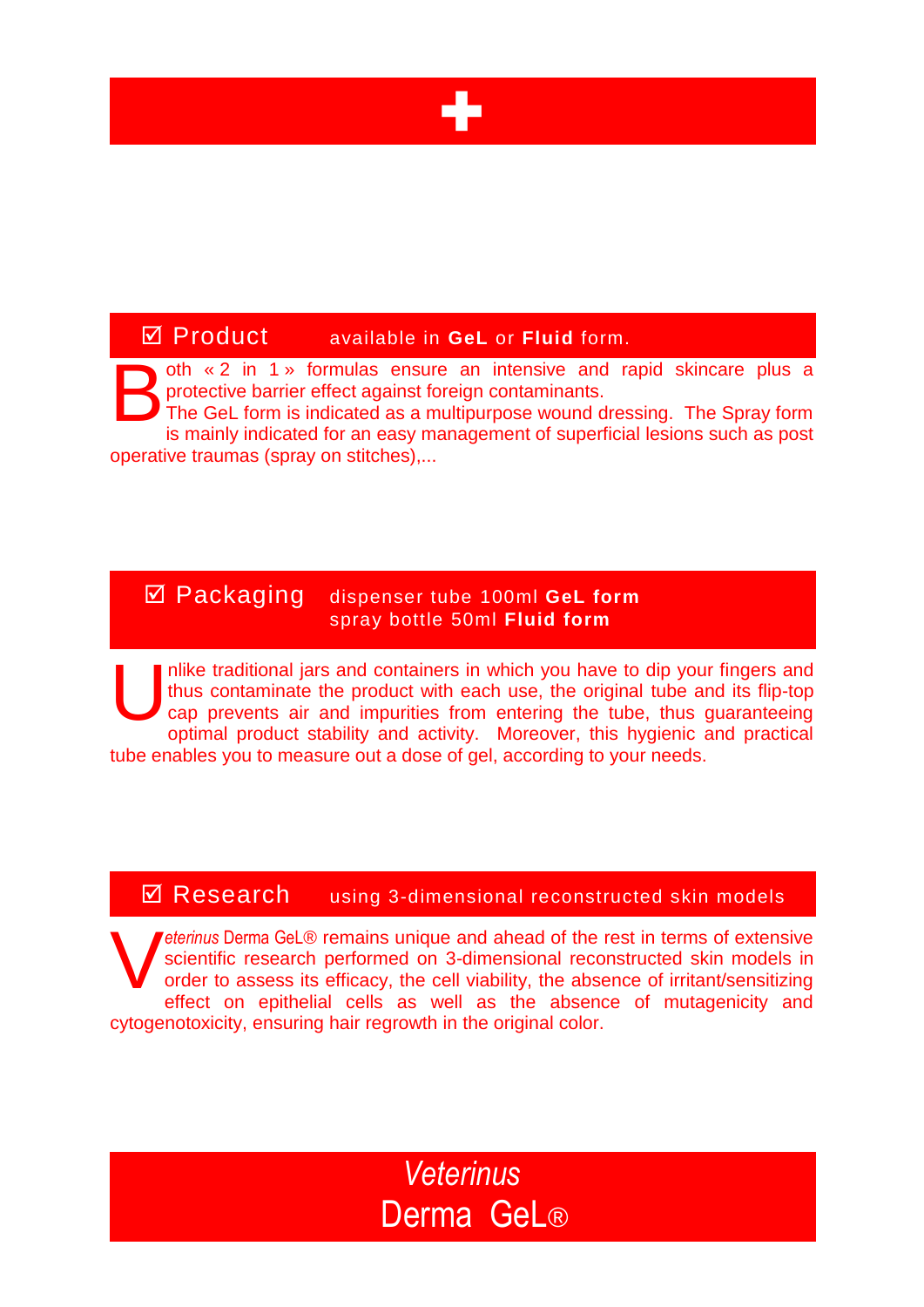

### **MEMORANDUM**

e find the use of saline lavage of the wound to be of great value in achieving primary-intention healing of the wound. This is so because saline irrigation helps to decrease the degree of inevitable wound contamination. **Some clinicians favor the use of povidone-iodine solutions, but even mild solutions irritate tissue**. We find that the inclusion of an antiseptic in the lavage solution is of little value, and physiological saline or a polyionic is preferable." W

"The use of **local antibiotic solutions, ointments and powders is to be avoided because they not only irritate wounds but also favor infection because of destruction of the normal bacterial flora.** (1)

♦

Jound gels are excellent for helping to create or maintain a moist environment Some hydrogels provide absorption, desloughing and debriding capacities to necrotic and fibrotic tissue. W

**Best Uses** • Helps provide and maintain a moist wound environment by increasing moisture content, hydrogels have the ability to help cleans and debride necrotic tissue.

**Advantages** • Effective in hydrating wound surfaces and liquefying necrotic tissue on the wound surface. Non-adherent and can be removed without trauma to the wound bed. "Soothing" effect promotes patient acceptance. (2)

 $\blacklozenge$ 

ecent scientific research established the superiority of hydrogels compared to traditional greasy skincare products (e.g. creams, ointments, oil based liquids...). These greasy products are more slowly and partially absorbed leaving unabsorbed greasy residues on the surface of the skin. These greasy residues oxidize with body temperature, promoting irritation of epithelial cells, decreasing dramatically cell viability, favoring infection and interfering with the healing process or delaying it. (3) R

(1) *Manual of Equine Practice - Dermatology - Skin Wounds by Prof. R. Rose and D. Hodgson*

(2) *The Wound Care Information Network by Dr. A. Freedline* 

(3) *Maximilian Zenho & Co. - Comparative Study On Skincare Products*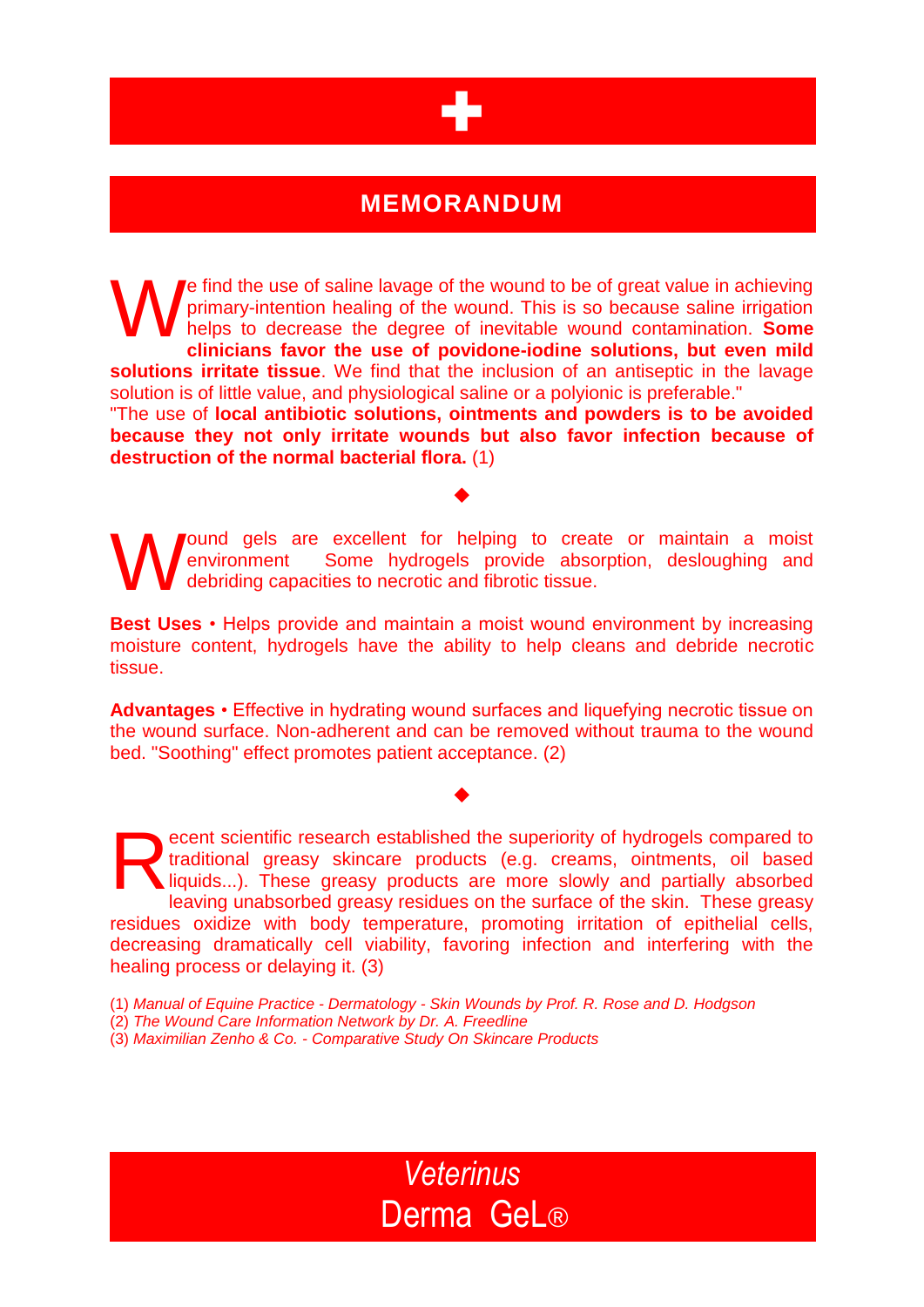

#### **Indications** *Veterinus* Derma GeL® is an isotonic formulation in gel or fluid form indicated for **intensive and rapid skin care**. *Veterinus* Derma GeL® ensures **a uniform porous barrier of protection against** bacterial attack, foreign contaminants, avoiding desiccation and maintaining an ideal percentage of moisture. Bandaging the affected area is therefore not required. Certified **non-mutagenic** and **devoid of cytogenotoxicity** or irritant and sensitizing effect on epithelial cells, *Veterinus* Derma GeL® maintains cell viability to a very high rate and consequently favors a rapid **hair regrowth in the original color**. Staying where it is applied, *Veterinus* Derma GeL® - in gel form - will not run off the treated surface.

- **Directions** Daily cleanse the affected area with warm water or a saline solution, so as to preserve epithelial cells from irritation. Apply *Veterinus* Derma GeL® generously two or three times a day, as needed. To help prevent skin proliferation, extend application to the surrounding area.
- **Caution** When needed, bandage over the gel. After 24 hours, leave surface uncovered as the product ensures a protective barrier (keeping surface moist). Avoid the use of this product on abnormal cell proliferation : warts, ringworm, mud fever (when fungal invasion is present or suspected) ,... Ensure cap is replaced after use. Avoid all contact to inside of cap or tip of tube/bottle to prevent product contamination. For animal use only. Keep in a cool dark place away from heat, frost and toxic radiation. Keep out of the reach of children.
- **Safety** *Veterinus* Derma GeL® is devoid of toxic or prohibited molecules. It is safe to use in competition, during gestation, when licked...
- **Quality** *Veterinus* Derma GeL ® is formulated on the basis of an exclusive blend of titrated botanical extracts. Unlike plant tinctures or common extracts which have an active ingredients content that varies according to the period of harvesting, weather conditions, quality of soil,... , *Veterinus* Derma GeL <sup>®</sup> contains titrated extracts.
- **Ingredients** Titr. Polysaccharides (Pyrus Sorbus extr.) ; Centella Asiatica (titr. extr.) ; Calendula Officinalis (titr. extr.) ; Salvia Officinalis extr. ; Thymus Vulgaris extr. ; Origanum Majorana extr. ; Lavandula Officinalis extr. ; Propylene Glycol ; Hydrogenated Castor Oil ; Sodium Bicarbonate ; Glycerin ; Alcohol ; Aqua Purificata ; Carbomer (gel form only).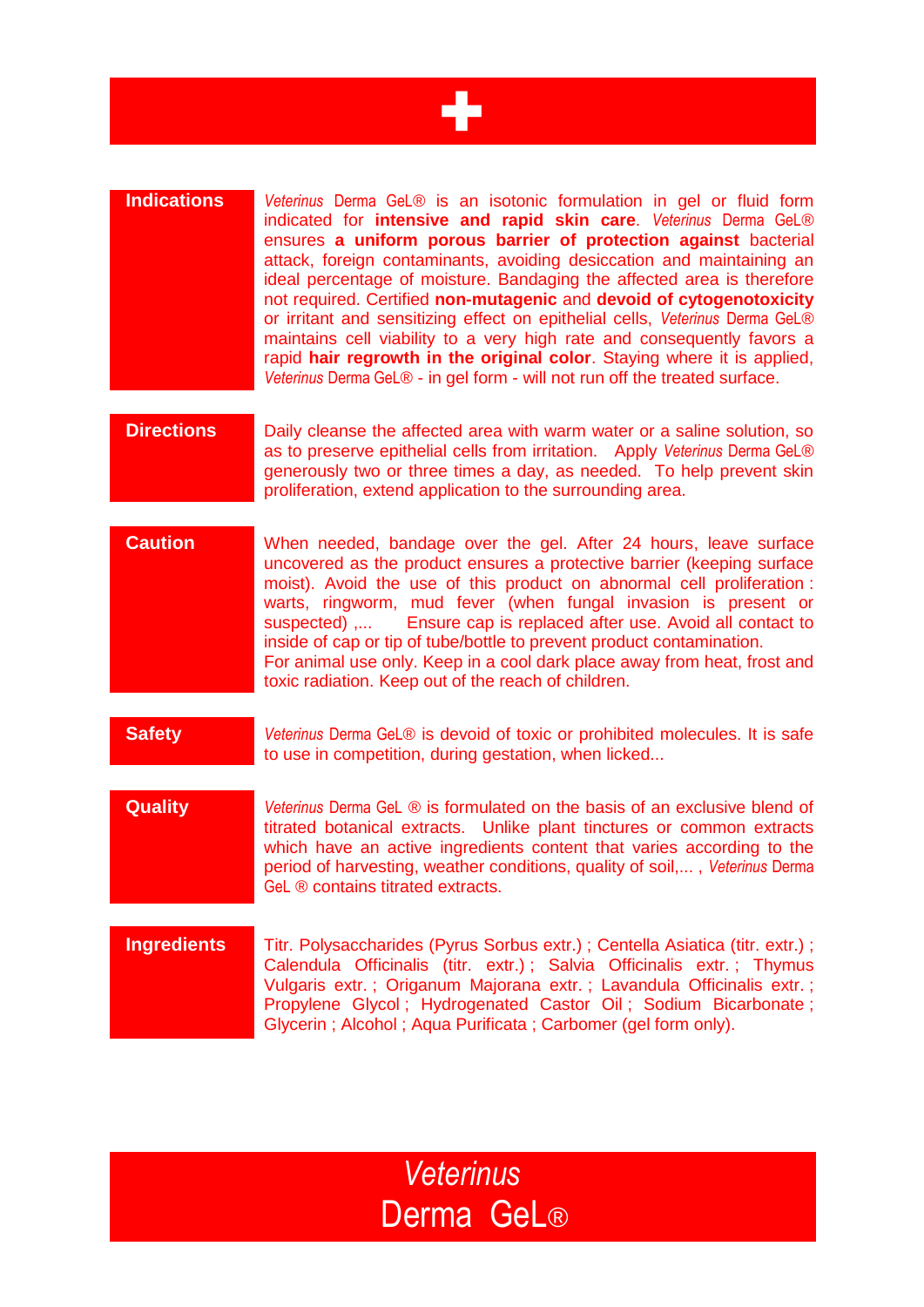

#### **STUDY ON CELL VIABILITY, LACK OF IRRITANT AND SENSITIZING EFFECT ON SKIN AND INFLAMMATION SYNTHESIS OF THE PRODUCT** *Veterinus* **Derma GeL®**

An approved organization for controls and investigations - BIO-PHARMA & SIMON LABORATORIES (Wavre - Belgium) - which operates according to Standard Operating Procedures (S.O.P.), Good Laboratory Practices (G.L.P.), accredited to EN 45001 and other international standardization norms, has performed a series of tests in order to assess cell viability as well as the absence of irritant and sensitizing effect on epithelial cells, with the use of *Veterinus* Derma GeL®.

#### **KEY WORDS**

Cell Viability Test, Tumor Necrosis Factor alpha Induction (TNF- $\alpha$  Test), Interleukin-1 alpha Induction (IL-1 $\alpha$  Test), Interleukin 8 Induction (IL-8 Test), Interleukin 10 Induction (IL-10 Test), Interleukin 12 Induction (IL-12 Test), Prostaglandin E2 - Inflammation Synthesis (PGE2 Test).

#### **INTRODUCTION**

In this study, the cell viability and the irritancy/sensitization potential of *Veterinus* Derma GeL® have been determined by comparison with well-known skin irritant substances and 1 dermal sensitizing agent, each decreasing the viability of epithelial cells. The model used in this study consists of a 3 dimensional culture of keratenocytes composed of a fully differentiated epidermis with a coherent horny layer.

These *in vitro* cultures exhibit barrier function and metabolic activity which allows patch application of the product, thus simulating *in vivo* topical exposure.

This type of model has been used to evaluate the transcutaneous passage of pharmaceutical molecules (Coquette et al., 1996), in the immunological response of the skin (Reins et al., 1994) and to evaluate the irritant/sensitizing effect. The results of these studies have shown a close correlation with

those obtained in *in vivo* studies (Slivka and Zeigler et al., 1993).

#### **MATERIAL & METHODS**

- These investigations have been performed in the Department of Biology of BIO-PHARMA by A. VANDENBOSCH, Dip. Chem., under the supervision of A. COQUETTE, Ph. D., Study Director.
- Reference substances used were respectively : Triton X 100 ; Benzalkonium chloride ; Dinitrochlorobenzene (DNCB) and Tween 80 as negative control.
- Researchers have performed a cell viability test and the quantification of Tumor Necrosis Factor alpha (TNF- $\alpha$ ), Interleukin-1 alpha (IL-1 $\alpha$ ), Interleukin 8 Induction (IL-8), Interleukin 10 (IL-10), Interleukin 12 (IL-12) and Prostaglandin E2 - Inflammation Synthesis (PGE2) in the culture surrounding medium.
- Each standard concentration, reference substances and *Veterinus* Derma GeL®, were respectively tested in duplicate.
- Standard values were averaged and plotted versus concentrations of *Veterinus* Derma GeL® and reference substances.

#### **RESULTS**

The cell viability test shows a high rate of viability (*Figure 1*) using different concentrations of *Veterinus* Derma GeL®. Basically, and under the experimental conditions, the behaviour of the model correlates with *in vivo* data.

In conclusion, the product *Veterinus* Derma GeL® can be considered as maintaining cell viability to a high rate and as totally devoid of irritant and sensitizing effects on epithelial cells.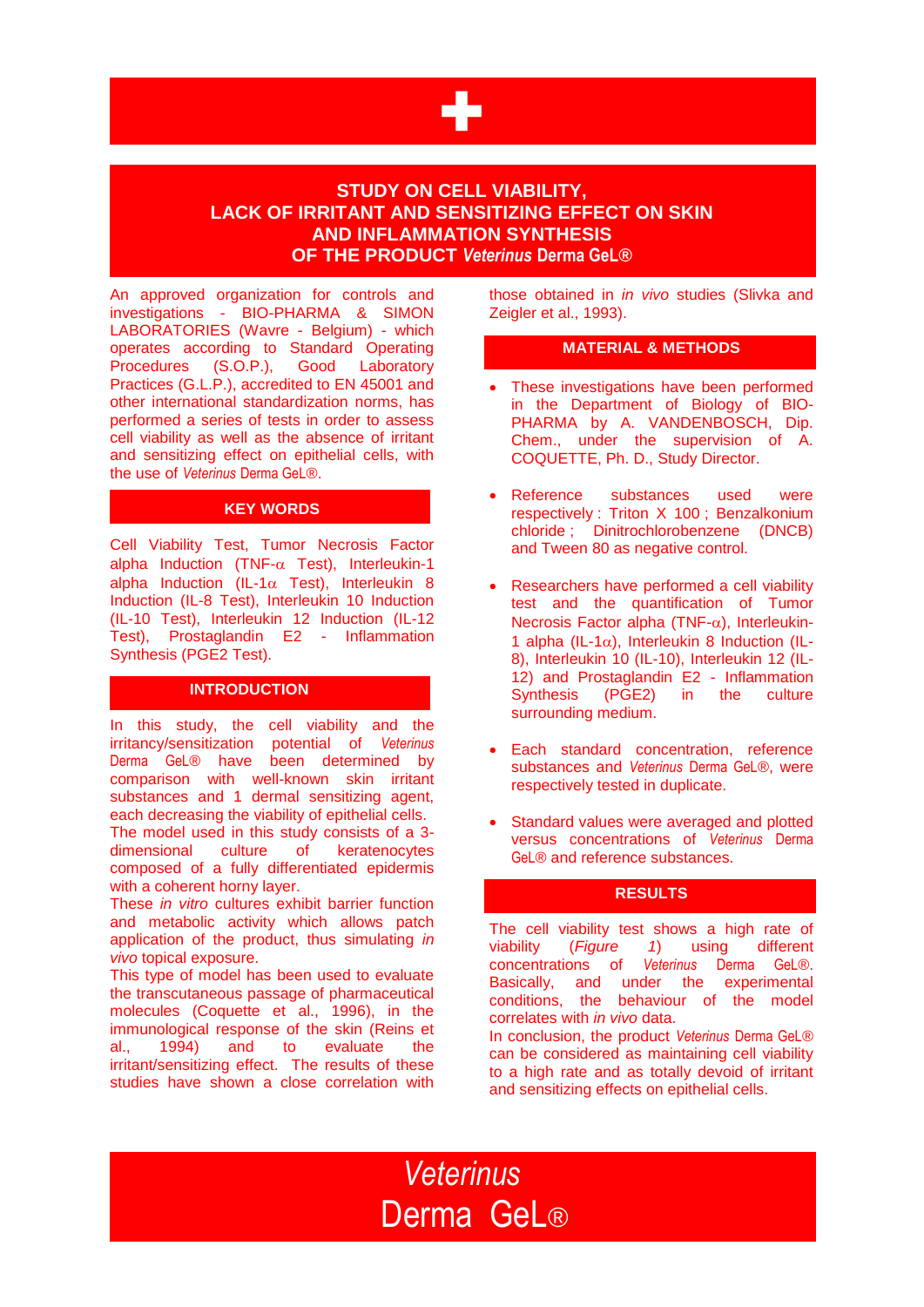## +

Figure 1



Fig 1 : Dose-response profile of Cell Viability conversion in skin equivalent model in vitro exposed to Benzalkonium Chloride, Triton X 100, Tween 80, Dinitrochlorobenzene (DNCB) and to the product VETERINUS DERMA GEL ®. The tissues were exposed to the different products for 20 hours at 37 °C (5 %  $CO<sub>2</sub>$ ) at which time Cell Viability conversion was assayed. Each point is the mean  $\pm$  SD of 1 experiment performed in duplicate.

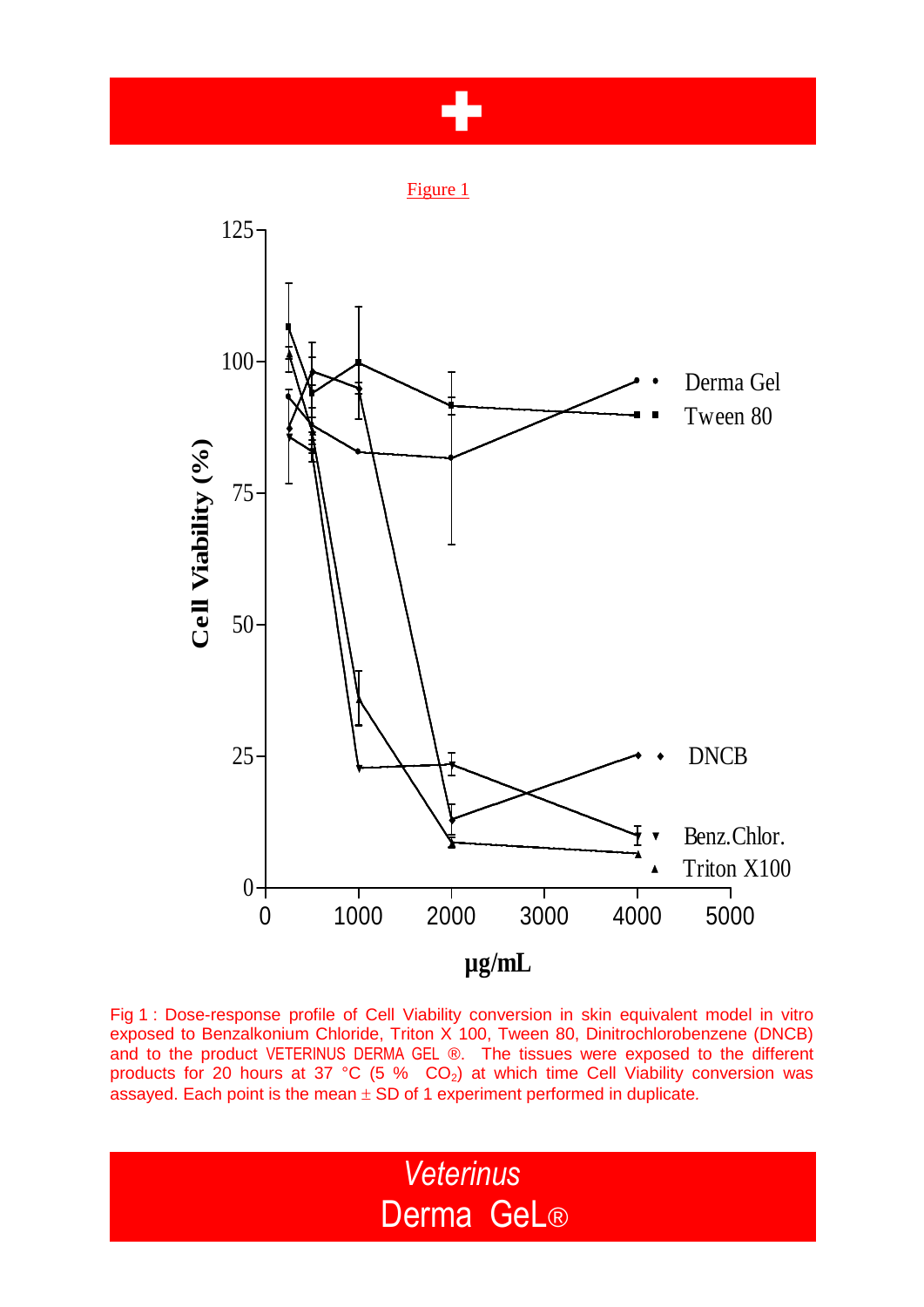

#### **STUDY ON THE ABSENCE OF MUTAGENICITY AND CYTOGENOTOXICITY OF THE PRODUCT** *Veterinus* **Derma GeL®**

An approved organization for controls and investigations - BIO-PHARMA & SIMON LABORATORIES (Wavre - Belgium) - which operates according to Standard Operating Procedures (S.O.P.), Good Laboratory Practices (G.L.P.), accredited to EN 45001 and other international standardization norms, has performed a series of tests in order to assess the absence of mutagenicity and cytogenotoxicity of the product *Veterinus* Derma GeL®.

#### **KEY WORDS**

Non mutagenic, no denaturation nor alteration of cells, no cytogenotoxicity.

#### **INTRODUCTION**

The aim of this study is to demonstrate the absence of mutagenicity / cytogenotoxicity of *Veterinus* Derma GeL®. The *Salmonella Typhymurium* histidine (his) reversion system is a microbiological assay which measures his<sup>-</sup>  $\rightarrow$  his<sup>+</sup> reversion which causes base substitutions of frameshift mutations in the genome of this organism.

#### **MATERIAL AND METHODS**

- This study has been performed in accordance with the OECD Guideline 471 - Genetic Toxicology - Reverse Mutation Assay.
- The four strains used for this assay are : TA 98, TA 100, TA 1535 an TA 1537. They originate from the Laboratory of Professor B. AMES, California University, Biochem. Department, US.A.
- The metabolic activation system used is a post-mithocondrial fraction (S9), prepared from cells treated with Aroclor at a concentration of 500mg/kg.
- A global statistical analysis (Anova Test at one criteria of classification) was carried out for each strain with or without metabolic activation system . A comparison of each test substance concentration versus negative controls (DMSO and phosphate buffer) was carried out for each strain - with and without metabolic activation system by an individual statistical treatment (Dunnett Test).

 Every test and counting of the number of revertant colonies have been performed in triplicate by Dr. B. FRIH, Head of Biology Unit, and J.-M. GHYSEL, Pharmacist Director.

#### **RESULTS**

It has been observed through this study that with or without metabolic activation - when compared versus negative controls (DMSO and Tph), there is no cytogenotoxic / mutagenic effect.

In conclusion, the absence of alteration or denaturation of cells favors an optimum activity of *Veterinus* Derma GeL®. Therefore, the efficacy of its active ingredients - responsible of cell viability (see Figure 1) - remains ideal. This explains why - when *Veterinus* Derma GeL® is applied as recommended - epithelial traumas are covered by cells genetically and completely identical to the cells that were initially available  $($  = hair regrowth in the original color).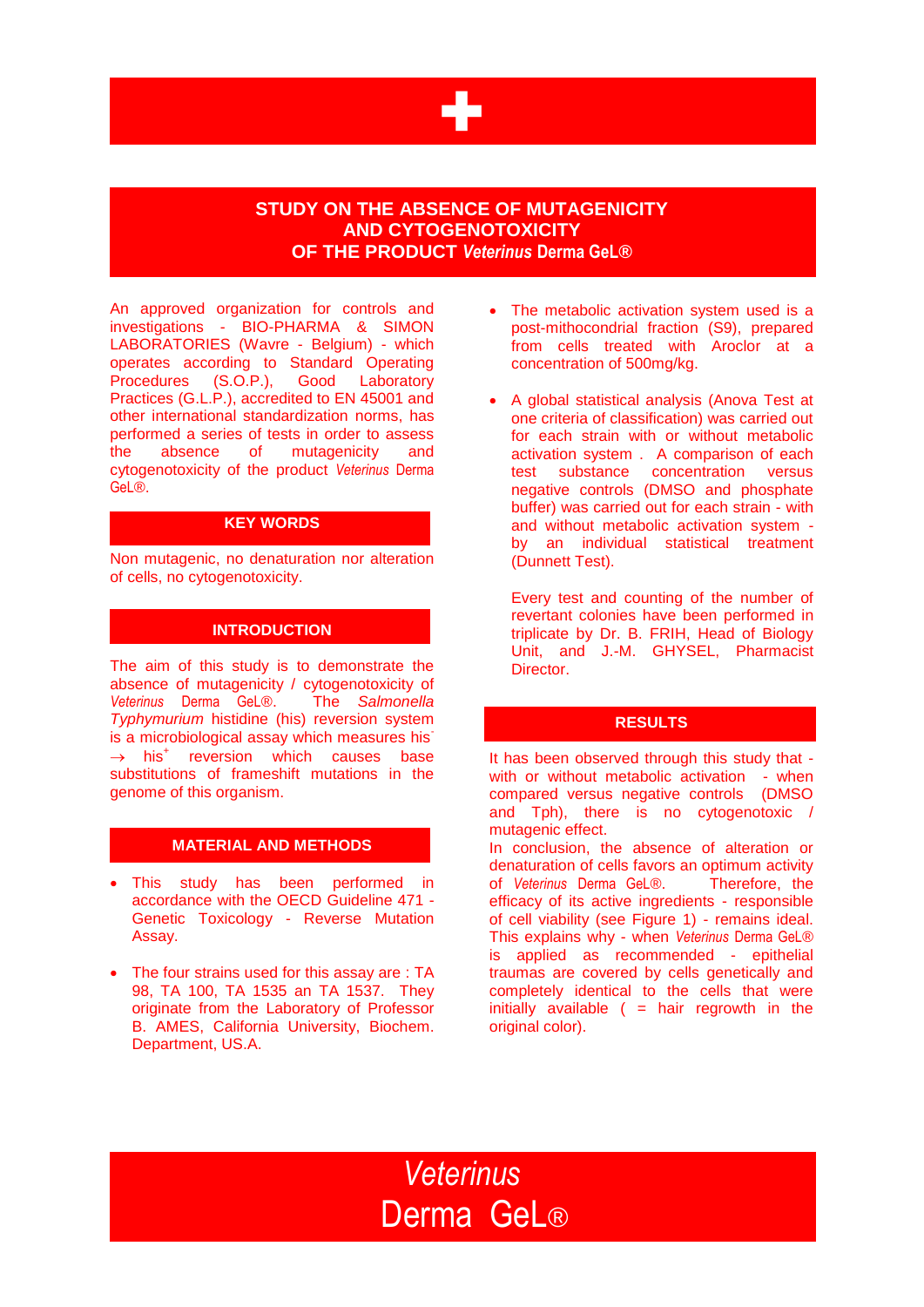

#### **MAIN SCIENTIFIC REFERENCES**

- *1. Vandenbosch, A. Coquette - Biopharma - Maximilian Zenho & Co. - Assessment of the product Derma GeL on a 3-dimensional in vitro skin model. Analytical Report No. 197508 - March 1997*
- *2. Coquette, B. Frih, J.-M. Ghysel, Biopharma - Maximilian Zenho & Co. - Cytogenotoxicity evaluation of the product Derma GeL - Final Assay Report No. 23171 - March 1997*
- *3. Rose, R.J., Hodgson D.R., W.B. Saunders - Manual of Equine Practice - Dermatology, Skin Wounds, 1993, p. 340-341*
- *4. Abraham C., Amoros M., Firre L. : Etude de l'activité antifongique des plantes supérieures : action de 39 plantes indigènes sur 4*<br>*phytopathogènes Annales* Annales pharmaceutiques *françaises, 1983*
- *5. Adzet T., Vila R., Ibanez C., Canigueral S. - Essential Oils of Some Iberian Thymus, Planta Medica, 54, 1988, 369-371*
- *6. Allegrini J., De Buochberg S. - Une technique d'étude du pouvoir antibactérien des Huiles Essentielles, Laboratoire de Microbiologie, Faculté de Montpellier, 1972*
- *7. Andary P., Roussel J.L., Motte M.E., Rascol J.P., Privat G. - Activité antifongique comparée de divers esters de l'acide dihydroxy-3,4 cinnamique. Crytogamie, Mycologie, 1982*
- *8. Avramova S., Portarska F., Apostolova B., Petkova S., Konteva M., Tsekova M., Kapitanova K. - MBI Med Biol Inf, S.28, 1988, 28-33*
- *9. Avvot B.J., Coll. : Screening data from the cancer chemotherapy national. Service center screening laboratoires. Plants extract. Cancer Res. 1996, 26, supp. Part 2 (2 volumes).*
- *10. Bellon G., Malgras A., Randoux A., Borel J.P., - Further improvement of the fluorometric assay for hydroxyproline. J. Chromaogr., 1983. 278. 167-172*
- *11. Bonté F., Dumas M., Chaudagne C., Meybeck A., - Activité comparée de l'asiaticoside et du madecassoside sur la synthèse des collagènes I et III par des fibroblastes humains en culture, Ann. Pharm. Fr., 1995, 53, 38-42*
- *12. Bonte F., Dumas M., Chaudagne C., Meybeck A., (1994), - Infl. of Asiatic Acid, Madecassic Acid, and Asiaticoside on human collagen I synthesis, Planta Med. 60, 133-135*
- *13. Borel J.P., Monboisse J.C., CR Soc Biol 1993, 187, 124-142*
- *14. Bosse J.P., Papillon J., Frenette G., Dansereau J., Cadotte M., Le Lorier J. - Clinical study of a new antikeloid agent; Ann. Plastic Surg. 1979. 3. 13-21*
- *15. Brenner D.A., Chojkier M., - Acetaldehyde increases collagen gene transcription in cultured human fibroblasts, J. Biol. Chem. 1987, 262, 17690-17695*
- *16. Brun G. - Les Huiles essentielles en tant qu'agent de pénétration tissulaire, Thèse Pharmacie Strasbourg, 1952*
- *17. Buckley A., Hill K.E., Davidson J.M. - Collagen metabolism in: Methods in Enzymology 1988, Academic Press, 674-694*
- *18. Chemli R. - Thèse Doctorat de Sciences Pharmaceutiques, Université d'Aix-Marseille, 1986*
- *19. Chemli R., Toumi A., Balansard G., Boukef K., Zouaghi H. - Third Symposium on Inflammation Markers, Lyon, June 1985*
- *20. Chen Y.Q., Mauvier R., Tan E.M., Uitto J., J Invest dermatol 1993, 100, 535*
- *21. Cheung K.Y., Xie J.X. - But PPH - J Ethanopharmacol 15, 1986, 1-44*
- *22. Chushenko VN., Zhukov GA., Karanova OE., Obolentseva GV. - Khim Prir Soedim, 1988, 585-586 zit. nach: CA 109, 1988, 226748*
- *23. Darias V., Bravo L., Barquin E., Martin Herrera D., Fraile C. - J Ethanopharmacol 15, 1986, 169-193*
- *24. De Tommasi N., Conti C., Stein M.L., Pizza C. - Planta Med 57, 1981, 250-253*
- *25. De Tommasi N., Pizza C., Conti C., Orsi N. - J Nat Prod 53, 1987, 830-835*
- *26. Dehaut - Pouvoir antibactérien du Thymol, Thèse Pharmacie, Toulouse, 1945*
- *27. Della Loggia R., Tubaro A., Becker H., Saar St., Isaac O. - The Role of Triterpenoids in the Topical Anti-Inflammatory Activity of Calendula officinalis Flowers, Planta Med, 60, 1994, 516-520*
- *28. Derkach AI., Komissarenko NF., Chernobai VT. - Khim Prir Soedin 777, 1986, zit. ncha: CA 106, 1987, 135330k*
- *29. Dumas, M. Chaudagne, C. Bonte, F., Meybeck, A. (1993) Mech. Ageing Dev. accepted for publication*
- *30. Duquenois P. Les antibiotiques des plantes supérieures, bull Soc Bot Fr, 1955*
- *31. Freshney R.I., - Culture of animal cells. A manual of basic techniques, New York, Alan R. Liss Inc., 1983, 99-106*
- *32. Freundlich B., Bomalaski J.S., Neilson E., Jimenez S.A. - Regulation of fibroblast proliferation and collagen synthesis by cytokines. Immunol Today, 1986, 7, 303- 307*
- *33. Genaust H.-Etymologisches Wöterbuch der botanischen Pflanzennamen, 2, Aufl., Birkhäuser, Basel Boston Stuttgart, 1983*
- *34. Grimaud, J. P., Druguet, M., Peyrol, S., Guerret, S. (1986) in: Methods of Enzymatic Analysis, (Bermeyer, H. U., ed.) VCH Publishers, Weinheim, pp. 186-201*
- *35. Herriset A., Jolivet J. - A propos de la chromatographie en phase gazeuse des essences de thymus, Pl Med et Phyt, 1973, 7*
- *36. Hladon B., Drozdz B., Holub M., Bobkiexwiecz T. - In vitro studies on cytotoxic properties of sesquiterpene lactones in tissue cultures of human and animal malignant cells, Arch Immun. Ther. Exp. 23, 1975, 845-855*

*… +* M.S.D.S. www.derma-gel.com